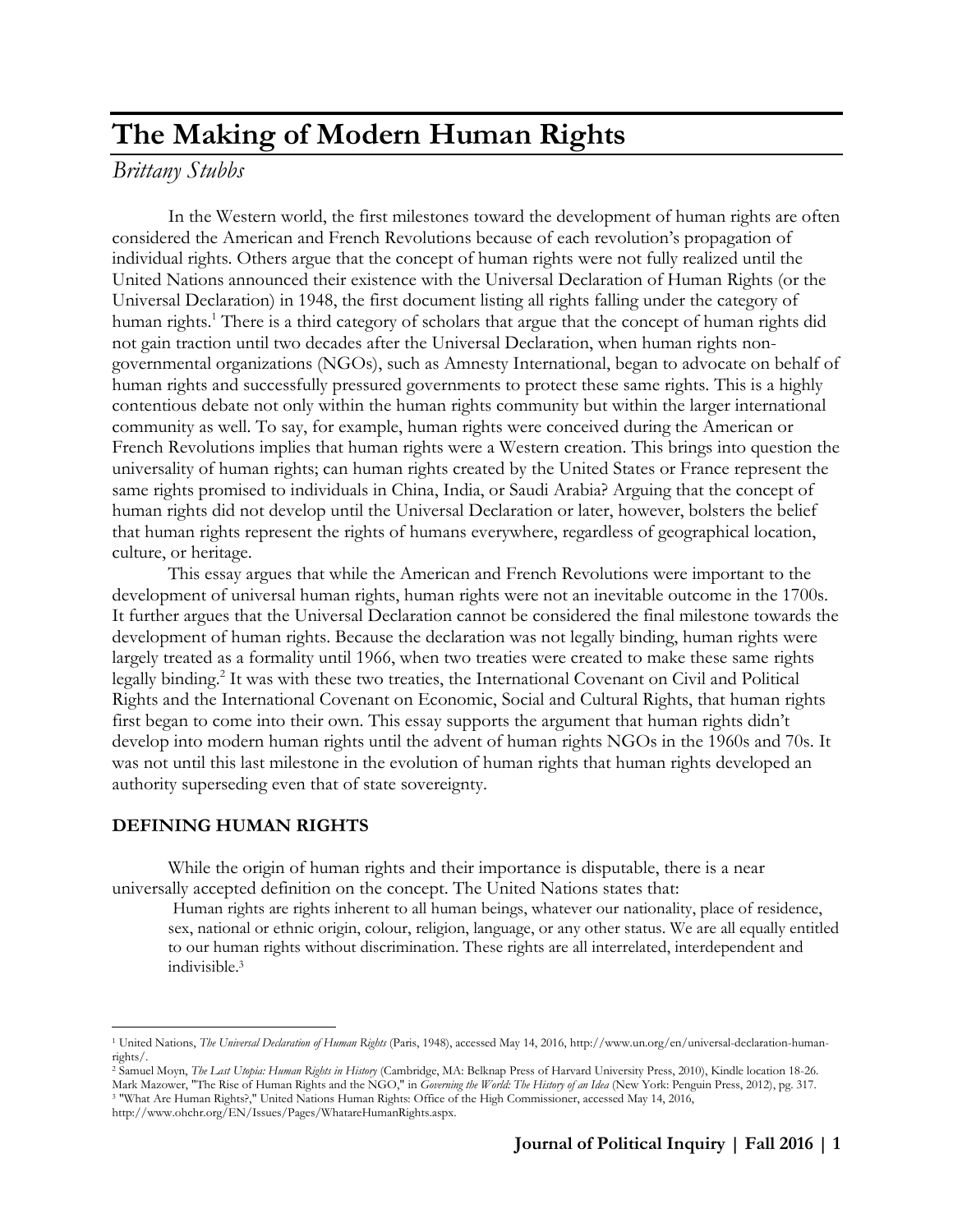Three themes are consistently included in the definition of human rights. Human rights are natural, or inalienable (human rights are inherent to human beings); equal ("the same for everyone"); and universal ("applicable everywhere").<sup>4</sup> Underlying these three pillars of human rights is a principle of universal authority: human rights are intended to usurp state sovereignty. While recent events, including the genocide in Rwanda and the crimes against humanity in Darfur, demonstrate that human rights lack a certain degree of enforcement, the legitimacy of modern states is measured by the extent to which those states uphold human rights.<sup>5</sup>

#### **THE AMERICAN AND FRENCH REVOLUTIONS AND INDIVIDUAL RIGHTS**

The first milestone in the making of human rights occurred at the end of the eighteenth century with the U.S. Declaration of Independence in 1776 and the French Revolution in 1789, but the individual rights promised by these documents differed from modern human rights in meaningful ways.

The U.S. Declaration of Independence pronounced natural, universal, and equal rights.<sup>6</sup> The Declaration of Independence stated that the source of rights was "the Creator" (though the Creator could be appropriately be translated as "nature" and allowed for more than one religious tradition).<sup>7</sup> The U.S. Declaration assumed that with nature acting as both the creator of man and the source of rights, all men were endowed with these rights.<sup>8</sup> In this way, rights were, for the first time, both universal and natural. The U.S. Declaration of Independence announced that rights were endowed to all men, everywhere (universal rights) by nature (natural rights). Jefferson stated in letter written in 1802,

It is impossible not to be sensible that we are acting for all mankind; that circumstances denied to others but indulged to us have imposed on us the duty of proving what is the degree of freedom and self-government in which a society may venture to leave its individual members.<sup>9</sup>

The U.S. Declaration also declared that rights were equally distributed among men ("all men are created equal"), including slaves.<sup>10</sup> The original draft of the Declaration of Independence went so far as to accuse King George III of violating human nature and sacred rights "by carrying [a distant people] into slavery," though this clause was later removed.<sup>11</sup> It wasn't until 1787, however, that the United States enumerated the natural rights spoken of in the Declaration of Independence in the Bill of Rights to gain popular support for the new U.S. Constitution.<sup>12</sup> By this time, however, the "naturalistic framing [of rights] had faded" in the United States.<sup>13</sup>

In creating the French Declaration of the Rights and Man and Citizen in 1789, French diplomats moved universal, natural, individual rights in a new direction by demanding a declaration with "positive" rights.<sup>14</sup> French revolutionaries felt that the rights promoted by the U.S. Bill of

 $\overline{a}$ 

<sup>4</sup> Jack Donnelly, *Universal Human Rights in Theory and Practice*, 3rd ed. (Ithaca: Cornell University Press, 2013), pg. 27.

Lynn Hunt, *Inventing Human Rights: A History* (New York: W. W. Norton & Company, 2007), Kindle location 167-168.

<sup>&</sup>quot;What Are Human Rights?," United Nations Human Rights: Office of the High Commissioner, accessed May 14, 2016,

http://www.ohchr.org/EN/Issues/Pages/WhatareHumanRights.aspx.

<sup>5</sup> Jack Donnelly, *Universal Human Rights in Theory and Practice*, 3rd ed. (Ithaca: Cornell University Press, 2013), pg. 88.

<sup>6</sup> Michael Zuckert, "Natural Rights in the American Revolution: The American Amalgam," in *Human Rights and Revolutions*, ed. Jeffrey N. Wasserstrom, Lynn Hunt, Marilyn Blatt. Young, and Greg Grandin (Lanham, MD: Rowman & Littlefield Publishers, 2000), pg. 66-67.

<sup>7</sup> Ibid. <sup>8</sup> Ibid, pg. 68.

<sup>9</sup> Lynn Hunt, *Inventing Human Rights: A History* (New York: W. W. Norton & Company, 2007), Kindle location 783-785.

<sup>&</sup>lt;sup>10</sup> United States, The Declaration of Independence (Philadelphia, 1776).

<sup>11</sup> Michael Zuckert, "Natural Rights in the American Revolution: The American Amalgam," in *Human Rights and Revolutions*, ed. Jeffrey N. Wasserstrom, Lynn Hunt, Marilyn Blatt. Young, and Greg Grandin (Lanham, MD: Rowman & Littlefield Publishers, 2000), pg. 69 and 82.

<sup>12</sup> Samuel Moyn, *The Last Utopia: Human Rights in History* (Cambridge, MA: Belknap Press of Harvard University Press, 2010), Kindle location 286-288. <sup>13</sup> Ibid, Kindle location 289-290.

<sup>14</sup> Ibid, Kindle location 281-283.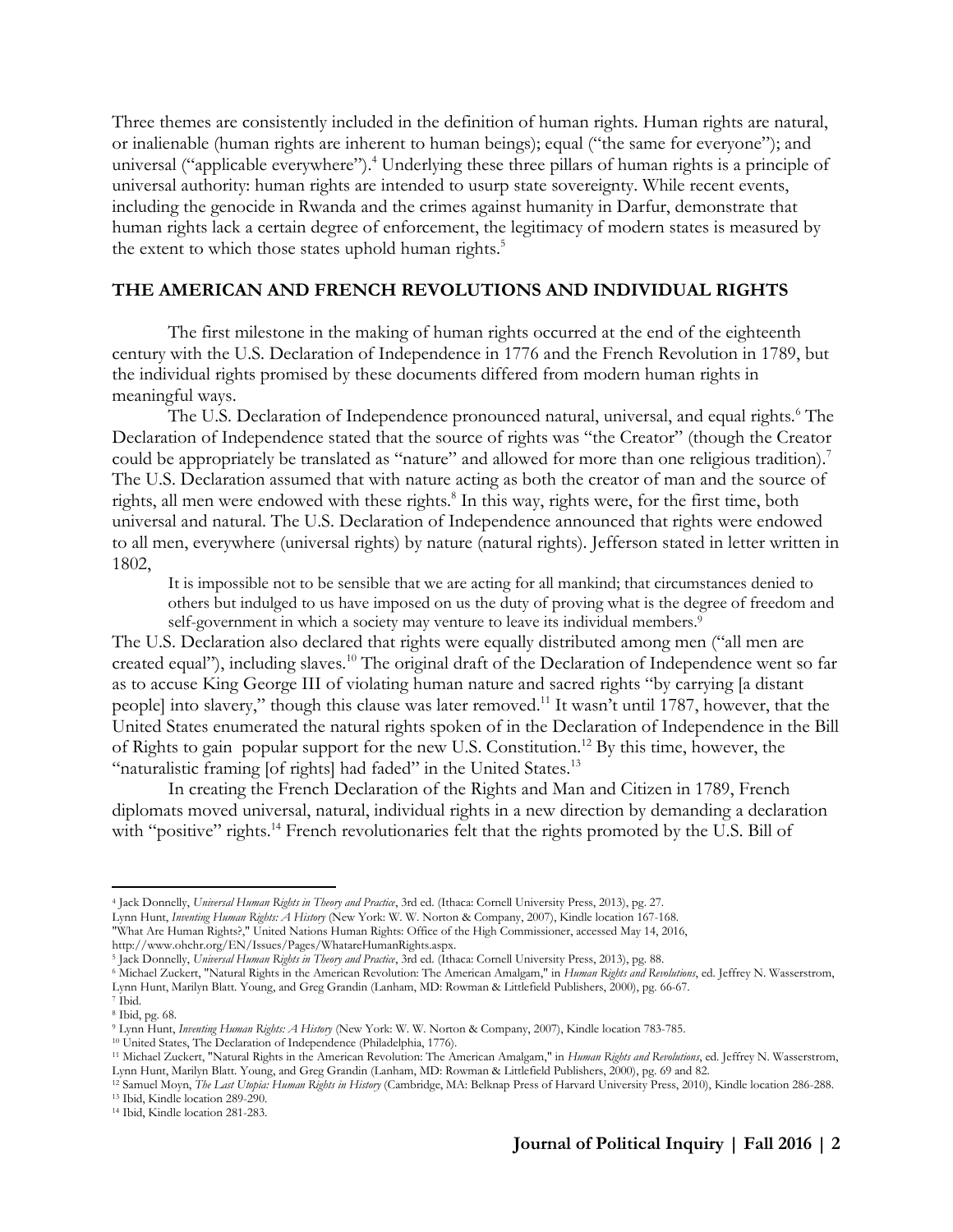Rights were too aristocratic in nature.<sup>15</sup> The Bill of Rights stated prerogatives "negatively" rather than requiring the state to fulfill positive obligations (the U.S. Constitution states "Congress shall make no law… abridging the freedom of speech" whereas the Rights of Man and Citizen promises that "Every citizen may, accordingly, speak, write, and print with freedom," for example).<sup>16</sup> The rights contained within the Declarations of the Rights and Man and Citizen, like those alluded to in the U.S. Declaration of Independence, were natural, universal, and equal. The French Declaration spoke on behalf of all men, stating that the "National Assembly [believes] that the ignorance, neglect, or contempt of the rights of man are the sole cause of public calamities and of the corruption of governments." French revolutionaries believed that rights were endowed to all men (universal) and further stated that the rights of man were "natural, unalienable, and sacred." In the same way that the United States declared "all men are created equal," the French Declaration declared "[m]en are born and remain free and equal in rights."<sup>17</sup>

Both the U.S. Constitution and the French Declaration of the Rights and Man and Citizen insisted that the rights of man were equally distributed among the population. In practice, however, women, children, the propertyless, and slaves were excluded from exercising rights. While both states claimed that rights were equally promised to all citizens, there was an underlying assumption that to be able to exercise rights, an individual had to have "the ability to reason and the independence to decide for oneself."<sup>18</sup> Theoretically, rights were promised to all individuals alike. In practice, however, children were deemed unable to reason and women, children, the propertyless, and slaves lacked independence.<sup>19</sup> This meant, however, that children and the propertyless were able to exercise their rights once they gained reason and independence.<sup>20</sup> Lynn Hunt, author of *Inventing Human Rights: A History*, states that the writers of the U.S. Bill of Rights and the French Declaration did not believe that women, children, the propertyless, and slaves did not have rights; they instead believed that these groups could not practice these rights because they were not capable of "moral autonomy."21

Despite the fact that the American and French Revolutions declared rights to be inalienable, equal, and universal, these rights were not yet modern human rights, as defined above. First and foremost, the rights published in the U.S. Bill of Rights and the French Declaration of Man and Citizen, while declaring themselves to be universal, were, in all actuality, dependent upon an individual's relationship to the state. The revolutionary fever in the United States did subside. The rights later enumerated in the Bill of Rights were much less naturalistic, and instead, were constitutional.<sup>22</sup> The Bill of Rights became a contract between a state and its constituents, rather than a universal declaration of the rights of all men.<sup>23</sup> In France, the rights of man would be redefined with each change in government.<sup>24</sup> Though the Declaration of the Rights of Man and Citizen declared natural rights, the "'rights of man' were about a whole people incorporating itself in a state."<sup>25</sup> Furthermore, neither state provided an authority above that of the state to ensure that the

<sup>17</sup> France, Declaration of the Rights of Man and Citizen (1789), Article 1.

 $\overline{a}$ <sup>15</sup> Samuel Moyn, *The Last Utopia: Human Rights in History* (Cambridge, MA: Belknap Press of Harvard University Press, 2010), Kindle location 286-288. <sup>16</sup> France, *Declaration of the Rights of Man and Citizen* (1789), Article 11.

Samuel Moyn, *The Last Utopia: Human Rights in History* (Cambridge, MA: Belknap Press of Harvard University Press, 2010), Kindle location 281-283. United States, *U.S. Constitution* (Philadelphia, 1787), Amendment I.

United States, The Declaration of Independence (Philadelphia, 1776).

<sup>18</sup> Lynn Hunt, *Inventing Human Rights: A History* (New York: W. W. Norton & Company, 2007), Kindle location 267-268.

<sup>19</sup> Ibid, Kindle location 261-267.

<sup>20</sup> Ibid, Kindle location 270-271.

<sup>21</sup> Ibid, Kindle location 272-274.

<sup>22</sup> Samuel Moyn, *The Last Utopia: Human Rights in History* (Cambridge, MA: Belknap Press of Harvard University Press, 2010), Kindle location 289-290. <sup>23</sup> Ibid, Kindle location 285-286.

<sup>24</sup> Ibid, Kindle location 294-296.

<sup>25</sup> Ibid, Kindle location 296-297.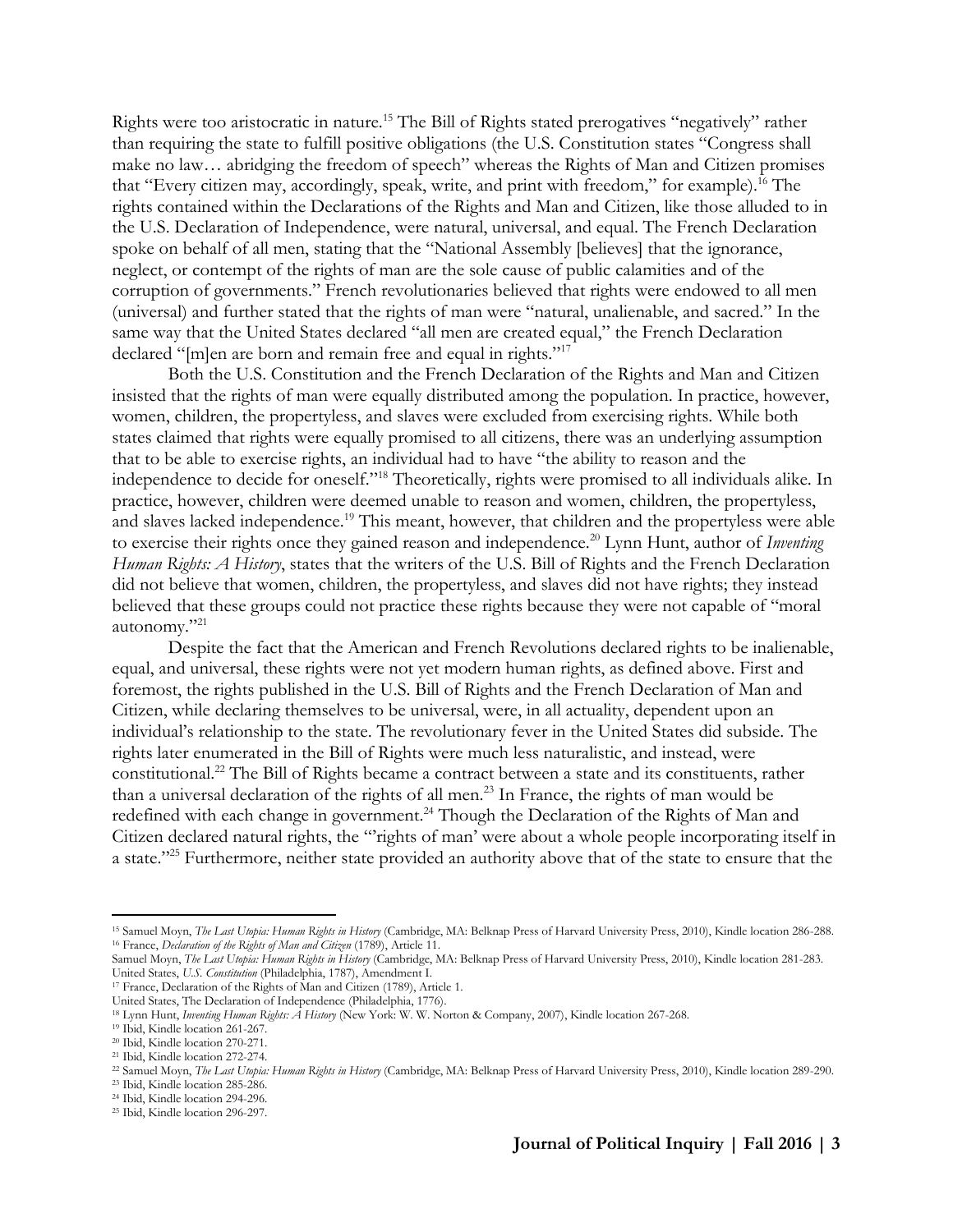government respected the rights of man.<sup>26</sup> In 1789, U.S. "judicial review of legislation in the name of fundamental mental rights was not a foregone conclusion."<sup>27</sup> In France, a similar judicial review process would not be established until after World War II.<sup>28</sup> Finally, while it is important to note that both French and U.S. revolutionaries believed rights were promised to all persons, both governments discriminated against large sections of their populations, including women, children, the propertyless, and slaves, whereas human rights prohibit such discriminations. Human rights would eventually be inspired by the individual rights promised in the U.S. Declaration of Independence, the U.S. Bill of Rights, and the French Declaration of the Rights of Man and Citizen, but human rights were not an inevitable outcome of these revolutions.<sup>29</sup>

### **THE HOLOCAUST AND THE UNITED NATIONS DECLARATION OF HUMAN RIGHTS**

For a century and a half, individual rights flourished in the West but it wasn't until the United Nations Declaration of Human Rights that human rights (universal, equal, and natural individual rights) were declared to be universally protected; again, however, while the Universal Declaration was critical to the development of human rights, it failed to make these same rights legally binding.<sup>30</sup>

Before the 1940s, the term "human rights" was rarely used.<sup>31</sup> At least in part, the declaration was a response to the atrocities of the Holocaust.<sup>32</sup> Despite this global consensus for human rights, states (including the United States, the United Kingdom, and USSR) strongly opposed making the rights legally binding.<sup>33</sup> Mazower, the author of *Governing the World: the History of an Idea, 1815 to Present*, states that "[t]he British feared embarrassment over the colonies, the Americans over segregation and civil rights."<sup>34</sup> The Soviet Union refused to allow a world government (or a human rights regime) to supersede the authority inherent in state sovereignty.<sup>35</sup> In large part because of the great powers' push against the potentially transcendent power of a human rights mechanism, the momentary fervor for human rights quickly dissipated. Jeri Laber, the founder of Amnesty International, stated that even by the early 1970s,

I did not use the words "human rights" to describe our cause; it was not a part of my everyday vocabulary and would have meant little to most people at that time… the concept of human rights was mainly in the province of legal and academic specialists.<sup>36</sup>

At best, it was hoped that the Universal Declaration would act as a normative statement.<sup>37</sup>

Despite the Universal's lack of visibility and enforcement, the document was a decisive victory for advocates of human rights. The rights in the Universal Declaration were explicitly inalienable, equal, and universal. Outside of the declaration, human rights were largely a forgotten concept but the declaration "is unquestionably the foundational document of international human

 $\overline{a}$ <sup>26</sup> Samuel Moyn, *The Last Utopia: Human Rights in History* (Cambridge, MA: Belknap Press of Harvard University Press, 2010), Kindle location, 302-303.

<sup>27</sup> Ibid, Kindle location 305-306.

<sup>28</sup> Ibid, Kindle location 308-309.

<sup>29</sup> Ibid, Kindle location 62-65, 292-322.

<sup>30</sup> United Nations, *The Universal Declaration of Human Rights* (Paris, 1948), accessed May 14, 2016, http://www.un.org/en/universal-declaration-humanrights/.

<sup>&</sup>lt;sup>31</sup> Kenneth Cmiel, "The Recent History of Human Rights," in *The Human Rights Revolution: An International History*, ed. Akira Iriye, Petra Goedde, and William I. Hitchcock (Oxford: Oxford University Press, 2012), pg. 27.

<sup>32</sup> G. Daniel Cohen, "The Holocaust and the 'Human Rights Revolution'" in *The Human Rights Revolution: An International History*, ed. Akira Iriye, Petra Goedde, and William I. Hitchcock (Oxford: Oxford University Press, 2012), pg. 56-59, 68.

<sup>33</sup> Mark Mazower, "The Rise of Human Rights and the NGO," in *Governing the World: The History of an Idea* (New York: Penguin Press, 2012), pg. 317. <sup>34</sup> Ibid, pg. 318.

<sup>35</sup> Ibid.

<sup>36</sup> Jeri Laber, *The Courage of Strangers: Coming of Age with the Human Rights Movement* (New York: Public Affairs, 2002), pg. 74.

<sup>37</sup> Mark Philip Bradley, "Approaching the Universal Declaration of Human Rights," in *The Human Rights Revolution: An International History*, ed. Akira Iriye, Petra Goedde, and William I. Hitchcock (Oxford: Oxford University Press, 2012), pg. 330.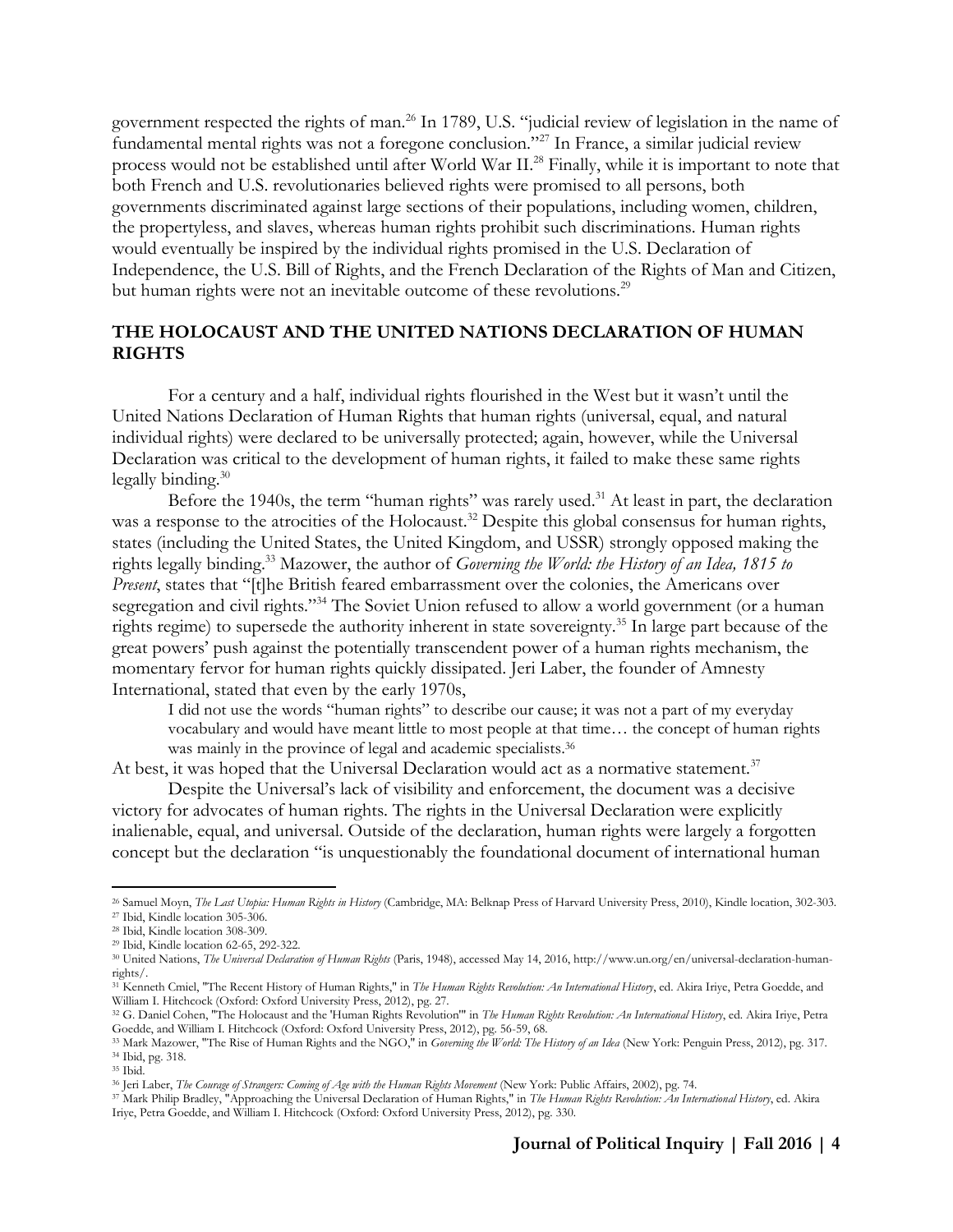rights law."<sup>38</sup> Despite the existence of nine core international human rights treaties, the Universal Declaration forms the definition and boundaries of human rights.<sup>39</sup> For the first time, rights were not bound by an individual's participation in a state. Unlike the documents produced out of the American and French revolutions, the Universal Declaration prohibited discrimination "of any kind, such as race, colour, sex, language, religion, political or other opinion, national or social origin, property, birth or other status."<sup>40</sup> Not only were rights equally promised to all individuals, every individual was equally promised the ability to practice the rights enumerated in the Universal Declaration.

Even though the Universal Declaration of Human Rights ushered in the existence of universally promoted human rights, these human rights still paled in comparison to their modern descendants. The declaration was largely a symbolic measure.<sup>41</sup> Just as the U.S. Bill of Rights and the French Declaration of the Rights of Man and Citizen failed to provide an authority or forum above that of the state capable of protecting rights, so too did the Universal Declaration of Human Rights fail to provide a mechanism to enforce human rights (such as a committee, commission, or an agency). The UN Commission on Human Rights had been created to draft the Universal Declaration and was allowed to promote human rights and elaborate human rights treaties, but until the creation of the two human rights covenants, the commission was powerless to investigate violations of human rights.<sup>42</sup>

## **MODERN HUMAN RIGHTS AND ITS TRANSCENDENCE OVER STATE SOVEREIGNTY**

It wasn't until the 1960s and 1970s that modern human rights developed, with their power to transcend state sovereignty. The first such step in the progression of human rights during this period was the creation of two human rights covenants, the International Covenant on Civil and Political Rights and the International Covenant on Economic, Social and Cultural Rights. Together, these two legally binding treaties divided up and reiterated the human rights enumerated in the Universal Declaration of Human Rights.<sup>43</sup> In the 1970s, human rights advocacy abounded and state sovereignty was placed under the authority of human rights.

In 1966, the two covenants were adopted by the General Assembly, though they did not enter into force until 1976.<sup>44</sup> With the exception of the right to self-determination, the two covenants largely reiterated the rights listed in the Universal Declaration of Human Rights. In addition to these rights, however, the Human Rights Council was created under the International Covenant on Civil and Political Rights to monitor the implementation of the covenant. 45 The Economic and Social Council was given the authority to implement the contents of the International

 $\overline{a}$ 

http://www.ohchr.org/EN/HRBodies/CCPR/Pages/CCPRIndex.aspx.

<sup>38</sup> Jack Donnelly, *Universal Human Rights in Theory and Practice*, 3rd ed. (Ithaca: Cornell University Press, 2013), pg. 88.

<sup>&</sup>lt;sup>39</sup> "Core International Instruments," Core International Instruments, accessed May 14, 2016,

http://www.ohchr.org/EN/ProfessionalInterest/Pages/CoreInstruments.aspx.

<sup>40</sup> United Nations, *The Universal Declaration of Human Rights* (Paris, 1948), Article 2, accessed May 14, 2016, http://www.un.org/en/universaldeclaration-human-rights/.

<sup>41</sup> Mark Mazower, "The Rise of Human Rights and the NGO," in *Governing the World: The History of an Idea* (New York: Penguin Press, 2012), pg. 317- 318.

<sup>42</sup> Samuel Moyn, *The Last Utopia: Human Rights in History* (Cambridge, MA: Belknap Press of Harvard University Press, 2010), Kindle location 788-789, 1147-1149.

<sup>43</sup> Jack Donnelly, *Universal Human Rights in Theory and Practice*, 3rd ed. (Ithaca: Cornell University Press, 2013), pg. 27.

<sup>44</sup> "International Covenant on Civil and Political Rights," United Nations Treaty Collection, May 15, 2016, accessed May 15, 2016, http://www.ohchr.org/en/professionalinterest/pages/ccpr.aspx.

<sup>&</sup>quot;International Covenant on Economic, Social and Cultural Rights," United Nations Treaty Collection, May 15, 2016, accessed May 15, 2016, http://www.ohchr.org/EN/ProfessionalInterest/Pages/CESCR.aspx.

<sup>45</sup> "Human Rights Committee," United Nations Human Rights: Office of the High Commissioner, accessed May 15, 2016,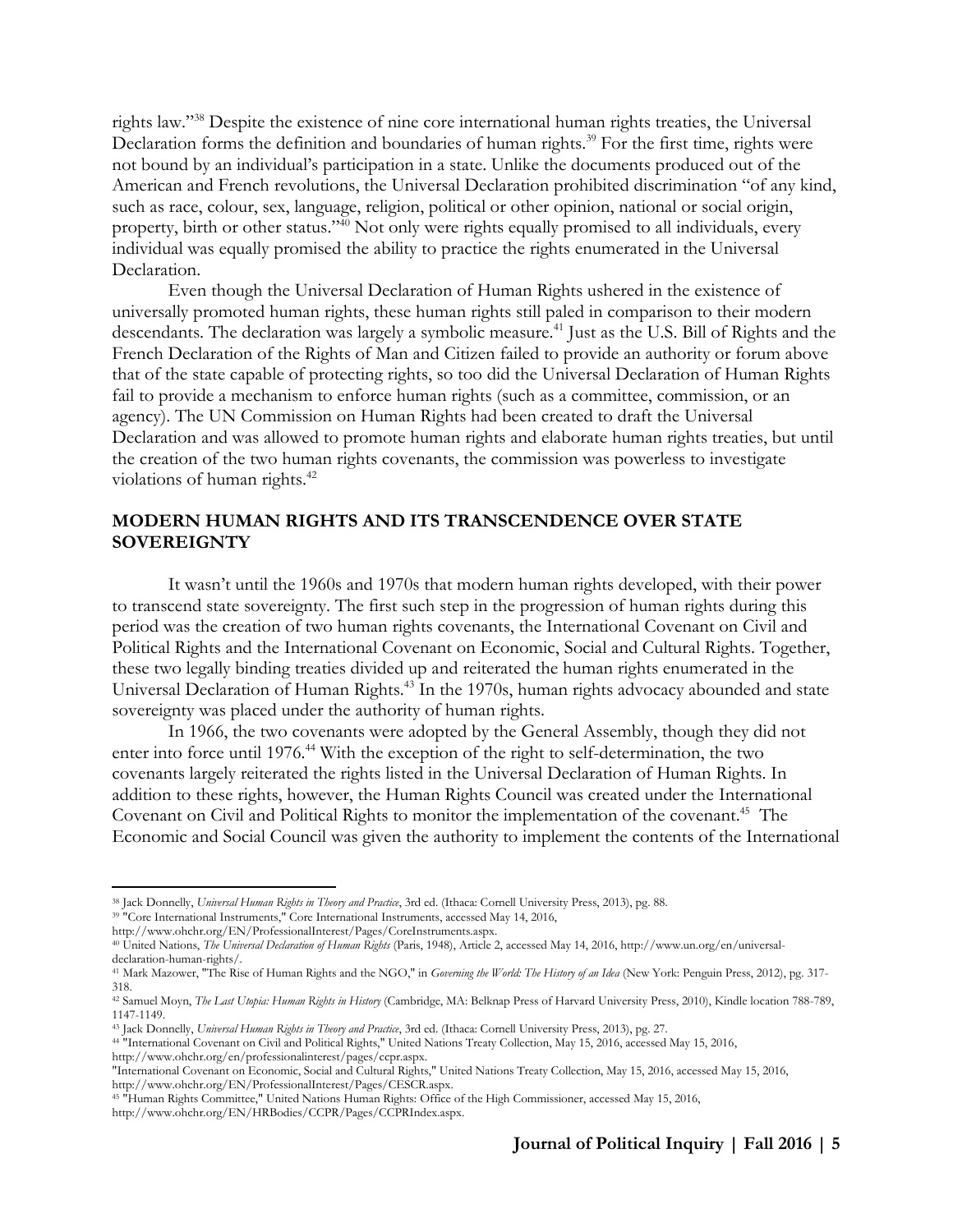Covenant on Economic, Social and Cultural Rights.<sup>46</sup> For the first time, human rights were made legally binding in the international arena and forums existed to enforce these same rights.<sup>47</sup>

In the 1970s, non-governmental organizations (NGOs) abounded and began to pressure state governments to enforce human rights through their mass mobilization movements, such as phone call campaigns and political advocacy.<sup>48</sup> In 1961, Appeal for Amnesty was created (later renamed Amnesty International).<sup>49</sup> In 1972, the organization began an international campaign to abolish torture, based on the prohibition against torture contained in the Universal Declaration.<sup>50</sup> Unlike human rights groups before it, Amnesty International did not use the United Nations as its primary means of human rights advocacy.<sup>51</sup> Instead, the organization pursued mass mobilization movements and direct lobbying of state governments.<sup>52</sup> In 1977, this mobilization pushed the UN General Assembly to request the Human Rights Commission to draft a convention on torture.<sup>53</sup> Fellow NGOs adopted the advocacy techniques that were proven effective by Amnesty International. NGOs began to collect data on state violations of human rights and published infractions for the world to see.<sup>54</sup> These same organizations provided average citizens a voice and the information needed to lobby governments to respect human rights and to intervene on their behalf. During this decade, human rights advocacy and international law converged to promote natural, equal, and universal human rights.

It was during this era of mass human rights advocacy that human rights finally gained an authority able to transcend state sovereignty. The 1948 Universal Declaration of Human Rights affirmed that human rights had an authority above that of state governments. Without a legally binding treaty, however, states could neglect human rights without repercussion. The two human rights covenants legally bound states to the commitments declared under the Universal Declaration. It wasn't until the escalation of human rights activism in the 1970s, however, that states began to feel an obligation to respect human rights.

[T]he rise of human rights in international law occurred not for reasons internal to international law as a profession, but due to the ideological changes that set the stage for a moral triumph of human rights-one that in turn gave a whole new relevance to the field's mission.<sup>55</sup>

Social activism, inspired in large part by NGOs like Amnesty International, provided the final piece of the puzzle. Human rights had been natural, equal, and universal since 1948 but only in the late 1960s and 1970s did human rights gain the legal legitimacy and the international public support to be able to trump even the most powerful states.

 $\overline{a}$ 

<sup>46</sup> "International Covenant on Economic, Social and Cultural Rights," United Nations Treaty Collection, May 15, 2016, Part IV, accessed May 15, 2016, http://www.ohchr.org/EN/ProfessionalInterest/Pages/CESCR.aspx.

<sup>47</sup> The one exception to this rule are rights enumerated under the International Convention on the Elimination of All Forms of Racial Discrimination which were established in 1963.

<sup>48</sup> Samuel Moyn, *The Last Utopia: Human Rights in History* (Cambridge, MA: Belknap Press of Harvard University Press, 2010), Kindle location 1490- 1493.

<sup>49</sup> Mark Mazower, "The Rise of Human Rights and the NGO," in *Governing the World: The History of an Idea* (New York: Penguin Press, 2012), pg. 324. <sup>50</sup> Ibid.

United Nations, *The Universal Declaration of Human Rights* (Paris, 1948), Article 5, accessed May 14, 2016, http://www.un.org/en/universal-declarationhuman-rights/.

<sup>51</sup> Samuel Moyn, *The Last Utopia: Human Rights in History* (Cambridge, MA: Belknap Press of Harvard University Press, 2010), Kindle location 1490- 1493.

<sup>52</sup> Ibid.

<sup>53</sup> Mark Mazower, "The Rise of Human Rights and the NGO," in *Governing the World: The History of an Idea* (New York: Penguin Press, 2012), pg. 324. <sup>54</sup> Samuel Moyn, *The Last Utopia: Human Rights in History* (Cambridge, MA: Belknap Press of Harvard University Press, 2010), Kindle location 1698- 1699.

<sup>55</sup> Ibid, Kindle location 2420-2421.